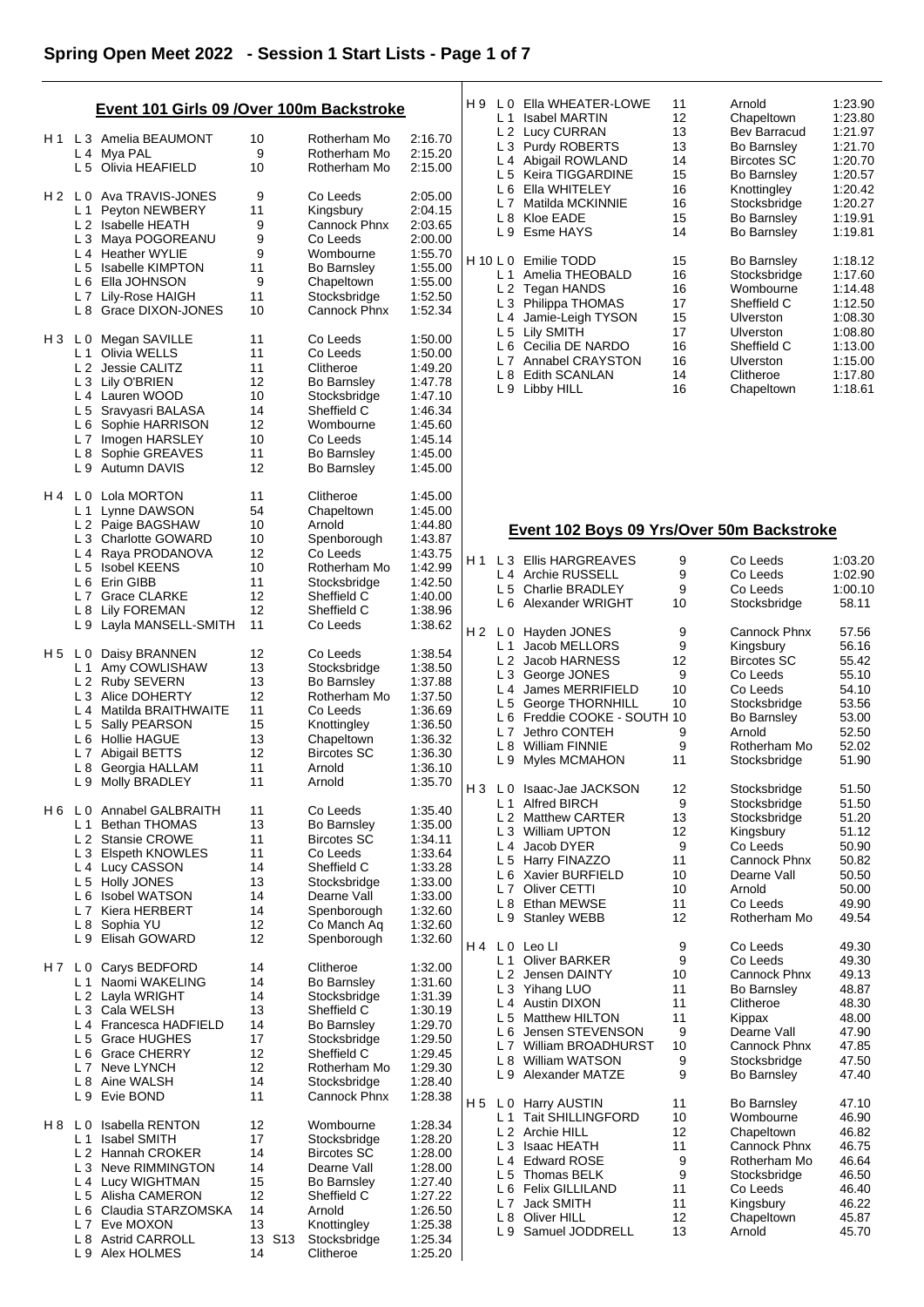# **Spring Open Meet 2022 - Session 1 Start Lists - Page 2 of 7**

| H 6      |                | L 0 Ben ALLEN                 | 12 | Cannock Phnx       | 45.70 |     |                | Event 103 Girls 09 / Over 50m Breaststroke |         |                    |         |
|----------|----------------|-------------------------------|----|--------------------|-------|-----|----------------|--------------------------------------------|---------|--------------------|---------|
|          |                | L 1 Matthew GOODWIN           | 13 | Chapeltown         | 45.60 |     |                |                                            |         |                    |         |
|          |                | L <sub>2</sub> Charlie DRIVER | 13 | Stocksbridge       | 45.50 | H 1 |                | L 2 Mya PAL                                | 9       | Rotherham Mo       | 1:15.60 |
|          |                | L 3 Adam GILL                 | 12 | <b>Bo Barnsley</b> | 45.19 |     |                | L 3 Amelia BEAUMONT                        | 10      | Rotherham Mo       | 1:15.10 |
|          |                | L 4 Kacper RODZOCH            | 12 | Rotherham Mo       | 45.00 |     |                | L 4 Dulcie ROBERTS                         | 9       | Co Leeds           | 1:15.04 |
|          |                | L 5 Dante CURTIS              | 9  | Arnold             | 44.80 |     | L 5            | <b>Willow PASSEY</b>                       | 9       |                    | 1:14.82 |
|          |                | L 6 Dalton ELLWOOD            | 11 | Co Leeds           | 44.70 |     |                |                                            |         | Kingsbury          |         |
|          |                | L 7 Mason CAMERON             | 11 | Sheffield C        | 44.70 |     |                | L 6 Francesca OLDALE                       | 9       | Rotherham Mo       | 1:13.25 |
|          |                |                               |    |                    |       |     |                | L 7 Olivia HEAFIELD                        | 10      | Rotherham Mo       | 1:13.25 |
|          | L 8            | Gabriel HOCH                  | 11 | Clitheroe          | 44.50 |     |                |                                            |         |                    |         |
|          |                | L 9 Vuyo MUKANGE              | 15 | Arnold             | 44.00 |     |                | H 2 L 0 Violet MERRYWEST                   | 9       | Stocksbridge       | 1:10.89 |
|          |                |                               |    |                    |       |     | L 1            | Orla JEANS                                 | 9       | Chapeltown         | 1:10.84 |
| H 7      | L 0            | <b>Henley WALKER</b>          | 12 | Stocksbridge       | 43.74 |     |                | L 2 Sienna ALKASH                          | 10      | Stocksbridge       | 1:09.60 |
|          |                | L 1 Oliver THRELFALL          | 12 | Clitheroe          | 43.60 |     |                | L 3 Ruby SHAW                              | 9       | Stocksbridge       | 1:07.70 |
|          |                | L 2 Oliver KEENS              | 12 | Rotherham Mo       | 43.60 |     |                | L 4 Myla RASMUSSEN                         | 9       | Wombourne          | 1:05.81 |
|          |                | L 3 Demilade AYEMOWA          | 11 | Co Leeds           | 43.40 |     |                | L 5 Lola HAWORTH-BLOMFELD10                |         |                    |         |
|          | $L_4$          | Rowan BLUNKETT                | 14 | Stocksbridge       | 43.06 |     |                | Stocksbridge                               | 1:05.13 |                    |         |
|          |                | L 5 Ashton WOOLLER            | 14 | Bo Barnsley        | 43.00 |     |                |                                            | 9       | Ulverston          | 1:05.00 |
|          | L 6            | <b>Benjamin MORRIS</b>        | 12 | Co Leeds           | 43.00 |     |                | L 6 Isabelle TYSON                         | 10      |                    |         |
|          |                | L7 Samuel POTTER              | 12 | <b>Bircotes SC</b> | 42.91 |     |                | L 7 Olivia THORPE                          |         | Rotherham Mo       | 1:04.99 |
|          |                | L 8 Thomas HILL               | 12 |                    | 42.90 |     | L 8            | Ava TRAVIS-JONES                           | 9       | Co Leeds           | 1:04.50 |
|          |                |                               |    | Spenborough        |       |     |                | L 9 Eve WABY                               | 11      | <b>Bircotes SC</b> | 1:04.00 |
|          | L 9            | Jake SILCOX                   | 13 | Wombourne          | 42.90 |     |                |                                            |         |                    |         |
|          |                |                               |    |                    |       | H 3 | L 0            | <b>Isabelle READ</b>                       | 9       | Co Leeds           | 1:03.80 |
|          |                | H 8 L 0 Samuel WATHEN         | 13 | Bo Barnsley        | 42.61 |     | L 1            | Esme BEEVERS                               | 10      | Rotherham Mo       | 1:03.79 |
|          | L <sub>1</sub> | Sebastian HUNTER              | 11 | Co Leeds           | 42.60 |     |                | L 2 Caitlin SYSON                          | 11      | Clitheroe          | 1:01.20 |
|          |                | L 2 Joshua GUY                | 11 | <b>Bo Barnsley</b> | 42.59 |     |                | L 3 Layla MCHALE                           | 10      | Co Leeds           | 1:01.10 |
|          |                | L 3 Joshua NORTCLIFFE         | 15 | <b>Bo Barnsley</b> | 41.99 |     |                | L 4 Ella GROSVENOR                         | 10      | Co Leeds           | 1:00.50 |
|          |                | L 4 Nicholas LEONE            | 12 | Rotherham Mo       | 41.99 |     |                |                                            | 11      |                    |         |
|          |                | L 5 Harry DENWOOD             | 12 | Rotherham Mo       | 41.84 |     |                | L 5 Jessie CALITZ                          |         | Clitheroe          | 1:00.20 |
|          |                | <b>Curtis MEWSE</b>           | 13 | Kippax             | 41.30 |     |                | L 6 Annabel HILTON                         | 9       | Co Leeds           | 1:00.00 |
|          | L 6            |                               |    |                    |       |     |                | L 7 Laila GODLINGTON                       | 11      | Rotherham Mo       | 1:00.00 |
|          |                | L 7 Thomas SMITH              | 14 | Kippax             | 41.20 |     |                | L 8 Alice WAINWRIGHT                       | 9       | Co Leeds           | 1:00.00 |
|          | L <sub>8</sub> | <b>Zulfigar WILLINGTON</b>    | 15 | Stocksbridge       | 40.50 |     |                | L 9 Layla HANSON                           | 12      | Co Leeds           | 1:00.00 |
|          |                | L 9 Adam MOORE                | 14 | Chapeltown         | 40.03 |     |                |                                            |         |                    |         |
|          |                |                               |    |                    |       | H 4 |                | L 0 Addison CROPPER                        | 9       | Co Leeds           | 1:00.00 |
| H 9      |                | L 0 Magnus NOBLE              | 14 | <b>Bircotes SC</b> | 40.01 |     | L 1            | Sophie HARRISON                            | 12      | Wombourne          | 59.80   |
|          | L <sub>1</sub> | Alex OLCHOWIK                 | 12 | Co Leeds           | 40.00 |     |                | L 2 Betsy KIRKLEY                          | 9       | Co Leeds           | 59.40   |
|          |                | L 2 Rian HASTE                | 13 | Spenborough        | 40.00 |     |                | L 3 Layla BAKER                            | 11      | <b>Bo Barnsley</b> | 59.00   |
|          |                | L 3 Finlay CORKER             | 14 | Stocksbridge       | 39.93 |     |                |                                            |         |                    |         |
|          |                | L 4 Marley MCCLELLAND         | 12 | Dearne Vall        | 39.80 |     |                | L 4 Isabella MORTON                        | 10      | Rotherham Mo       | 59.00   |
|          | L <sub>5</sub> | William JOHNSON               | 17 |                    | 39.57 |     | L 5            | Isabelle KIMPTON                           | 11      | Bo Barnsley        | 59.00   |
|          |                |                               |    | Knottingley        |       |     |                | L 6 Lily-Rose HAIGH                        | 11      | Stocksbridge       | 58.89   |
|          | L <sub>6</sub> | Lewis WHITE                   | 15 | Sheffield C        | 39.47 |     |                | L 7 Alice O'KEEFE                          | 12      | Bo Barnsley        | 58.00   |
|          | L <sub>7</sub> | Archie MOSELEY                | 13 | Spenborough        | 39.40 |     |                | L 8 Elsie HILL                             | 10      | Stocksbridge       | 57.63   |
|          | L 8            | Koby ORD                      | 13 | Rotherham Mo       | 39.34 |     |                | L 9 Maisie FLETCHER                        | 16      | Kippax             | 57.45   |
|          | L <sub>9</sub> | Sam GUETTAT                   | 16 | <b>Bo Barnsley</b> | 39.30 |     |                |                                            |         |                    |         |
|          |                |                               |    |                    |       | H 5 | L 0            | Kathryn FITTON                             | 12      | Clitheroe          | 57.40   |
|          | $H$ 10 L 0     | James MACIVER                 | 13 | Stocksbridge       | 39.20 |     | L 1            | Lois DAWE                                  | 14      | Kingsbury          | 57.02   |
|          | L <sub>1</sub> | William MCINTOSH              | 13 | Spenborough        | 39.10 |     | L 2            | Imogen HUGHES                              | 12      | Stocksbridge       | 56.99   |
|          |                | L 2 Colby HANDS               | 14 | Wombourne          | 38.50 |     |                |                                            | 10      |                    | 56.78   |
|          |                | L 3 Ben BEDFORD               | 13 | Clitheroe          | 38.40 |     | LЗ             | Emma DEEKS                                 |         | Rotherham Mo       |         |
|          | L 4            | Zac ROPER                     | 14 | Dearne Vall        | 38.00 |     |                | L 4 Bethany MONKHOUSE                      | 13      | Stocksbridge       | 56.62   |
|          |                | L 5 Sam REDMOND               | 13 |                    | 37.75 |     | L 5            | <b>Elizabeth NUTTER</b>                    | 9       | Co Leeds           | 56.50   |
|          |                |                               |    | Kippax             |       |     | L 6            | Maggie ARTHUR                              | 10      | Rotherham Mo       | 56.44   |
|          |                | L 6 Harvey STEVENSON          | 14 | Dearne Vall        | 37.70 |     | L 7            | Mary-Ada HUDSON-BOLD11                     |         | Co Leeds           | 56.40   |
|          | L <sub>7</sub> | <b>Christopher BARNETT</b>    | 14 | Stocksbridge       | 37.69 |     |                | L 8 Amelia FINNIE                          | 11      | Rotherham Mo       | 56.31   |
|          | L 8            | Callum MURPHY                 | 13 | Arnold             | 37.60 |     | L 9            | Evie-Rose TOPPING                          | 11      | Co Leeds           | 56.30   |
|          | L 9            | Luke HASTE                    | 17 | Spenborough        | 36.49 |     |                |                                            |         |                    |         |
|          |                |                               |    |                    |       | H 6 |                | L 0 Lola MORTON                            | 11      | Clitheroe          | 56.10   |
|          | H 11 L 0       | Jake ROBERTS                  | 15 | <b>Bo Barnsley</b> | 36.41 |     | L 1            | Olivia BYRNE                               | 9       | <b>Bo Barnsley</b> | 56.07   |
|          | L <sub>1</sub> | Mahrey CAINE                  | 13 | Arnold             | 36.40 |     |                | L 2 Beaux DELLAWAY                         | 9       | Cannock Phnx       | 55.94   |
|          |                | L 2 Thomas HALLAM             | 14 | Arnold             | 36.00 |     |                |                                            |         |                    |         |
|          | L <sub>3</sub> | Joshua DAVIES                 | 16 | Wombourne          | 35.50 |     |                | L 3 Ellie ASHTON                           | 12      | Chapeltown         | 55.93   |
|          |                | L 4 William PEGG              | 16 |                    |       |     | L4             | Tate FOX                                   | 10      | <b>Bircotes SC</b> | 55.80   |
|          |                |                               |    | Kingsbury          | 34.36 |     | L 5            | Mia IBBESON                                | 11      | <b>Bo Barnsley</b> | 55.64   |
|          | L <sub>5</sub> | Jack DENWOOD                  | 15 | Rotherham Mo       | 34.11 |     | L 6            | <b>Lillay BOWER</b>                        | 11      | Stocksbridge       | 55.50   |
|          |                | L 6 Benjamin WALKER           | 14 | Stocksbridge       | 34.03 |     | L 7            | Erin GIBB                                  | 11      | Stocksbridge       | 55.50   |
|          | L <sub>7</sub> | Nathan MARTIN                 | 15 | Chapeltown         | 33.82 |     | L 8            | <b>Isobel KEENS</b>                        | 10      | Rotherham Mo       | 55.40   |
|          |                | L 8 Lewis FOX                 | 15 | Rotherham Mo       | 33.45 |     | L9             | Isla DIMITRI                               | 11      | Rotherham Mo       | 55.20   |
|          |                | L 9 Pavel JOHNSON             | 14 | Arnold             | 33.28 |     |                |                                            |         |                    |         |
|          |                |                               |    |                    |       | H 7 | L 0            | <b>Neve GAFFNEY</b>                        | 13      | Dearne Vall        | 55.20   |
| H 12 L 0 |                | Ethan HAMPSHIRE               | 15 | Rotherham Mo       | 33.01 |     |                | L 1 Alice DOHERTY                          | 12      | Rotherham Mo       | 55.10   |
|          | L <sub>1</sub> | Lucas CHERRY                  | 14 | Sheffield C        | 32.40 |     |                |                                            |         |                    |         |
|          |                | L 2 Luke GILLIVER             | 14 | Dearne Vall        | 31.65 |     | L <sub>2</sub> | <b>Florence NOBLE</b>                      | 11      | <b>Bircotes SC</b> | 54.80   |
|          |                |                               |    |                    |       |     | L 3            | Raya PRODANOVA                             | 12      | Co Leeds           | 54.30   |
|          |                | L 3 Adam JONES                | 16 | Ulverston          | 31.20 |     | L 4            | <b>Scarlett WALLISS</b>                    | 12      | Stocksbridge       | 54.07   |
|          | L4             | <b>Oliver WINTER</b>          | 16 | Stocksbridge       | 29.80 |     |                | L 5 Ruby SEVERN                            | 13      | <b>Bo Barnsley</b> | 53.65   |
|          | L <sub>5</sub> | Joel HANDS                    | 16 | Wombourne          | 30.90 |     | L 6            | Olivia MITCHELL                            | 11      | Stocksbridge       | 53.30   |
|          | L 6            | Oliver HINCHCLIFFE            | 15 | Rotherham Mo       | 31.50 |     | L 7            | Sally PEARSON                              | 15      | Knottingley        | 53.30   |
|          | L <sub>7</sub> | George PLUMRIDGE              | 14 | Bev Barracud       | 32.10 |     | L 8            | Lucy GRAYSTON                              | 11      | Clitheroe          | 53.30   |
|          | L 8            | Daniel CURRAN                 | 16 | Bev Barracud       | 32.68 |     |                | L 9 Amy COWLISHAW                          | 13      | Stocksbridge       | 53.20   |
|          | L9             | Jared ALMOND                  | 15 | Bo Barnsley        | 33.10 |     |                |                                            |         |                    |         |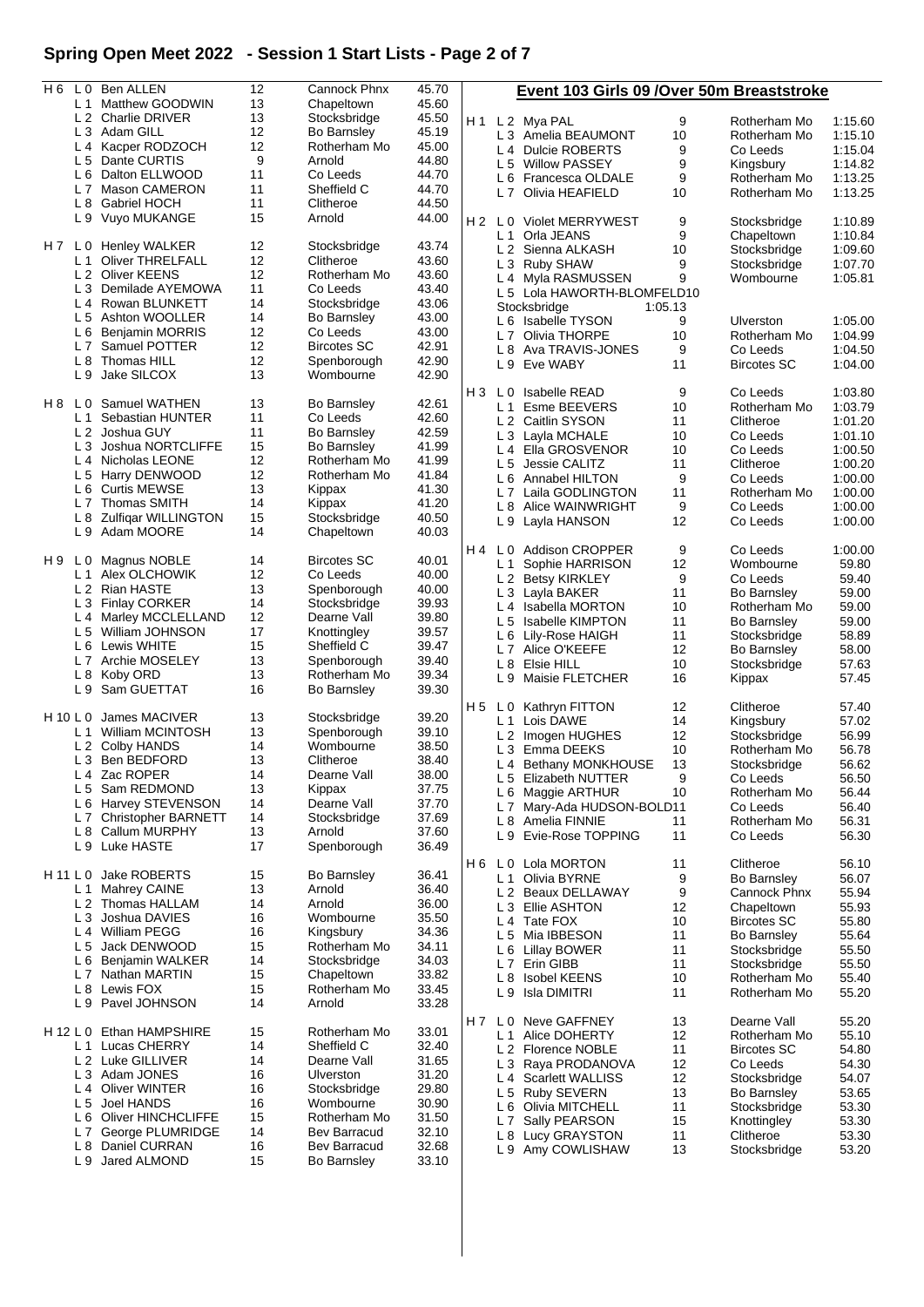# **Spring Open Meet 2022 - Session 1 Start Lists - Page 3 of 7**

| H 8            | L 0 Florence HITCHENOR                | 10 | Co Leeds           | 52.87 |                | H 15 L 0 Daisy DICKIE                      | 11 | Sheffield C         | 45.33   |
|----------------|---------------------------------------|----|--------------------|-------|----------------|--------------------------------------------|----|---------------------|---------|
|                | L 1 Shreya SHAIJU                     | 14 |                    |       |                | L 1 Purdy ROBERTS                          | 13 |                     |         |
|                |                                       |    | Stocksbridge       | 52.50 |                |                                            |    | <b>Bo Barnsley</b>  | 45.30   |
|                | L 2 Layla WRIGHT                      | 14 | Stocksbridge       | 52.34 |                | L <sub>2</sub> Grace FORD                  | 13 | <b>Bo Barnsley</b>  | 45.20   |
|                | L 3 Orla HERBERT                      | 12 | Spenborough        | 52.30 |                | L 3 Isabel MARTIN                          | 12 | Chapeltown          | 45.14   |
|                | L 4 Layla MANSELL-SMITH               | 11 | Co Leeds           | 52.26 | L4             | Saskia WHITE                               | 13 | Sheffield C         | 45.00   |
|                | L 5 Eva BAKER                         | 10 | Cannock Phnx       | 52.25 |                | L 5 Isabel WARRINER                        | 16 | Chapeltown          | 44.94   |
|                |                                       |    |                    |       |                |                                            |    |                     |         |
|                | L 6 Eleanor GRIFFIN                   | 13 | Dearne Vall        | 52.20 | L 6            | Ami PARKER                                 | 14 | Chapeltown          | 44.88   |
|                | L 7 Imogen HARSLEY                    | 10 | Co Leeds           | 52.20 |                | L7 ICOOPER-DRABBLE                         | 12 | Sheffield C         | 44.82   |
|                | L 8 Lili Mae DELLAWAY                 | 13 | Cannock Phnx       | 52.20 | L 8            | <b>Grace HUGHES</b>                        | 17 | Stocksbridge        | 44.80   |
|                | L 9 Paige BAGSHAW                     | 10 | Arnold             | 52.10 |                | L 9 Amelia THEOBALD                        | 16 | Stocksbridge        | 44.50   |
|                |                                       |    |                    |       |                |                                            |    |                     |         |
| H 9<br>L 0     | Isabella STOICESCU                    | 10 | Co Leeds           | 52.10 | $H$ 16 L 0     | Matilda BRAITHWAITE                        | 11 | Co Leeds            | 44.40   |
| L <sub>1</sub> | Davieleigh FARMERY                    | 14 | <b>Bo Barnsley</b> | 52.00 | L 1            | Annabel GALBRAITH                          | 11 | Co Leeds            | 44.40   |
|                | L <sub>2</sub><br>Sofiia SHKURATSKA   | 14 | <b>Bo Barnsley</b> | 52.00 |                | L 2 Gabrielle CAESAR                       | 13 | Arnold              | 44.40   |
|                |                                       |    |                    |       |                |                                            |    |                     |         |
|                | L 3 Megan SAVILLE                     | 11 | Co Leeds           | 51.70 |                | L 3 Madison JONAS                          | 13 | Rotherham Mo        | 44.29   |
|                | L 4 Grace CHERRY                      | 12 | Sheffield C        | 51.65 | L4             | Elin WATKINS                               | 13 | <b>Bircotes SC</b>  | 43.90   |
|                | L 5 Olivia WELLS                      | 11 | Co Leeds           | 51.60 | L <sub>5</sub> | Esme HAYS                                  | 14 | <b>Bo Barnsley</b>  | 43.80   |
| L 6            | <b>Holly DEEKS</b>                    | 12 | Rotherham Mo       | 51.55 | L 6            | Matilda BIRCHALL                           | 13 | Lancaster           | 43.79   |
|                |                                       |    |                    |       |                |                                            |    |                     |         |
| L <sub>7</sub> | Megan JACKSON-OATES 11                |    | Arnold             | 50.88 |                | L 7 Layla NEWTON                           | 13 | Clitheroe           | 43.60   |
| L <sub>8</sub> | Ebony BURTON                          | 12 | Dearne Vall        | 50.70 | L 8            | <b>Edith SCANLAN</b>                       | 14 | Clitheroe           | 42.90   |
|                | L 9 Rosie COPLEY                      | 11 | Kippax             | 50.50 |                | L 9 Eleanor HILL                           | 14 | Spenborough         | 42.90   |
|                |                                       |    |                    |       |                |                                            |    |                     |         |
|                | H 10 L 0 Abigail BETTS                | 12 | <b>Bircotes SC</b> | 50.40 |                | H 17 L 0 Lucy CURRAN                       | 13 | <b>Bev Barracud</b> | 41.14   |
| L <sub>1</sub> | Neve LYNCH                            | 12 | Rotherham Mo       | 50.40 | L <sub>1</sub> | Meredith GREGORY                           | 15 | <b>Bo Barnsley</b>  | 40.08   |
|                | L 2 Millie HERBERT                    | 11 | <b>Bo Barnsley</b> | 50.40 |                | L 2 Sophia FIDLER                          | 15 | Radford             | 39.78   |
|                |                                       |    |                    |       |                |                                            |    |                     |         |
| L <sub>3</sub> | Sophie SMITH                          | 10 | Sheffield C        | 50.30 |                | L 3 Keira BENWELL                          | 15 | Kingsbury           | 39.50   |
|                | L <sub>4</sub> Stansie CROWE          | 11 | <b>Bircotes SC</b> | 50.01 | L4             | Phoebe MCNICHOLAS                          | 17 | Stocksbridge        | 35.37   |
|                | L 5 Imogen CLARKSON                   | 11 | Clitheroe          | 50.00 | L 5            | <b>Scarlett DARLINGTON</b>                 | 16 | Stocksbridge        | 38.93   |
| L 6            | Hollie HAGUE                          | 13 | Chapeltown         | 49.97 | L 6            | Abigail SMITH                              | 16 | Stocksbridge        | 39.70   |
|                |                                       |    |                    |       |                |                                            |    |                     |         |
|                | L 7 Lily O'BRIEN                      | 12 | <b>Bo Barnsley</b> | 49.91 |                | L 7 Kloe EADE                              | 15 | <b>Bo Barnsley</b>  | 40.01   |
| L8             | Isabella JUSTHAM                      | 11 | Co Leeds           | 49.90 | L 8            | Jamie-Leigh TYSON                          | 15 | <b>Ulverston</b>    | 40.10   |
| L9             | Georgia HALLAM                        | 11 | Arnold             | 49.80 |                | L 9 Aine WALSH                             | 14 | Stocksbridge        | 41.95   |
|                |                                       |    |                    |       |                |                                            |    |                     |         |
|                | H 11 L 0 Alex HOLMES                  | 14 | Clitheroe          | 49.70 |                | Event 104 Boys 09 / Over 100m Breaststroke |    |                     |         |
| L <sub>1</sub> | Eve MOXON                             | 13 | Knottingley        | 49.70 |                |                                            |    |                     |         |
|                | L 2 Bethan THOMAS                     | 13 | <b>Bo Barnsley</b> | 49.56 |                |                                            |    |                     |         |
|                |                                       |    |                    |       | H 1            | L 1 Jacob DYER                             | 9  | Co Leeds            | 2:20.50 |
|                | L 3 Sophie GREAVES                    | 11 | <b>Bo Barnsley</b> | 49.47 |                | L 2 Ethan BARRETT                          | 13 | Rotherham Mo        | 2:18.25 |
|                | L 4 Dishita BEHAL                     | 14 | Sheffield C        | 49.31 |                | L 3 Stanley WEBB                           | 12 | Rotherham Mo        | 2:17.00 |
|                | L 5 Ellie HASTE                       | 14 | Spenborough        | 49.30 |                |                                            |    |                     |         |
|                | L 6 Hannah BROWN                      | 11 | Co Leeds           | 49.15 | L <sub>4</sub> | <b>Gabriel HOCH</b>                        | 11 | Clitheroe           | 2:16.50 |
|                |                                       |    |                    |       |                | L 5 Alexander WRIGHT                       | 10 | Stocksbridge        | 2:10.50 |
| L <sub>7</sub> | <b>Gracie SAMUELS</b>                 | 11 | Wombourne          | 49.10 | L 6            | Tyler RAVEN                                | 9  | Co Leeds            | 2:10.00 |
|                | L 8 Naomi WAKELING                    | 14 | <b>Bo Barnsley</b> | 49.00 |                | L7 Olaf GRUDOWSKI                          | 10 | Co Leeds            | 2:10.00 |
|                | L 9 Freya WALLISS                     | 15 | Stocksbridge       | 48.95 |                |                                            |    |                     |         |
|                |                                       |    |                    |       |                | L 8 William FINNIE                         | 9  | Rotherham Mo        | 2:10.00 |
|                | H 12 L 0 Ursula CARROLL               | 10 | Stocksbridge       | 48.88 |                |                                            |    |                     |         |
| L <sub>1</sub> | Elspeth KNOWLES                       | 11 | Co Leeds           | 48.60 | H 2<br>L 0     | George JONES                               | 9  | Co Leeds            | 2:10.00 |
|                |                                       |    |                    |       | L <sub>1</sub> | Kacper RODZOCH                             | 12 | Rotherham Mo        | 2:10.00 |
|                | L 2 Lily WILLIAMS                     | 13 | Stocksbridge       | 48.50 |                | L 2 Edward ROSE                            | 9  | Rotherham Mo        | 2:05.80 |
|                | L 3 Grace WABY                        | 12 | <b>Bircotes SC</b> | 48.47 |                | 1.3 Jensen STEVENSON                       | q  | Dearne Vall         | 2:04.00 |
|                | L 4 Holly SEVERN                      | 12 | <b>Bo Barnsley</b> | 48.34 |                |                                            |    |                     |         |
|                | L 5 Layla HOLMES                      | 12 | Chapeltown         | 48.23 |                | L 4 Alfred BIRCH                           | 9  | Stocksbridge        | 2:02.50 |
|                | L 6 Grace CLARKE                      |    |                    |       |                | L 5 Oliver CETTI                           | 10 | Arnold              | 2:00.90 |
|                |                                       | 12 | Sheffield C        | 48.16 | L 6            | Tao PAWSON                                 | 12 | Stocksbridge        | 2:00.50 |
|                | L 7 Lily-Mae HARPER                   | 13 | Dearne Vall        | 48.10 |                | L 7 Felix GILLILAND                        | 11 | Co Leeds            | 2:00.26 |
|                | L 8 Lauren WOOD                       | 10 | Stocksbridge       | 48.03 |                |                                            |    |                     |         |
|                | L 9 Abigail LONGDON                   | 12 | <b>Bo Barnsley</b> | 48.00 | L 8            | Sebastian HUNTER                           | 11 | Co Leeds            | 2:00.00 |
|                |                                       |    |                    |       | L 9            | William WATSON                             | 9  | Stocksbridge        | 1:58.50 |
|                | H 13 L 0 Sravyasri BALASA             | 14 | Sheffield C        | 47.94 |                |                                            |    |                     |         |
|                | Molly BRADLEY<br>L <sub>1</sub>       | 11 | Arnold             | 47.83 | HЗ<br>L 0      | Thomas BELK                                | 9  | Stocksbridge        | 1:58.50 |
|                | L <sub>2</sub> Rebekah JONES          | 11 |                    |       |                | L 1 Freddie COOKE - SOUTH 10               |    | <b>Bo Barnsley</b>  | 1:58.00 |
|                |                                       |    | <b>Bo Barnsley</b> | 47.78 |                | L 2 Dante CURTIS                           | 9  | Arnold              | 1:57.50 |
|                | L 3 Kate JONES                        | 11 | Co Leeds           | 47.50 |                | L 3 Myles MCMAHON                          | 11 | Stocksbridge        | 1:57.50 |
|                | L 4 Heidi-Mai GUEST                   | 12 | Kingsbury          | 47.46 |                |                                            |    |                     |         |
| L <sub>5</sub> | Eloise WALMSLEY                       | 12 | Clitheroe          | 47.30 |                | L 4 Oliver MOORE                           | 12 | Stocksbridge        | 1:56.20 |
|                | L6 Neve RIMMINGTON                    | 14 | Dearne Vall        | 47.20 |                | L 5 Jake SILCOX                            | 13 | Wombourne           | 1:56.10 |
|                |                                       |    |                    |       | L 6            | Isaac-Jae JACKSON                          | 12 | Stocksbridge        | 1:56.10 |
| L <sub>7</sub> | Daisy BRANNEN                         | 12 | Co Leeds           | 47.10 |                | L 7 Demilade AYEMOWA                       | 11 | Co Leeds            | 1:55.10 |
|                | L 8 Autumn DAVIS                      | 12 | <b>Bo Barnsley</b> | 47.09 |                |                                            |    |                     |         |
|                | L 9 Evie BOND                         | 11 | Cannock Phnx       | 46.99 | L 8            | Matthew HOWCROFT                           | 11 | Kippax              | 1:54.54 |
|                |                                       |    |                    |       | L 9            | <b>Oliver THRELFALL</b>                    | 12 | Clitheroe           | 1:53.40 |
| H 14 L 0       | <b>Holly JONES</b>                    | 13 | Stocksbridge       | 46.71 | H 4            | L 0 Mason CAMERON                          | 11 | Sheffield C         | 1:53.37 |
| L <sub>1</sub> | Isabel SMITH                          | 17 | Stocksbridge       | 46.50 |                |                                            |    |                     |         |
|                | L <sub>2</sub> Isobel WATSON          | 14 | Dearne Vall        | 46.30 |                | L 1 Harry KING                             | 12 | <b>Bircotes SC</b>  | 1:53.00 |
|                |                                       |    |                    |       |                | L 2 Matthew CARTER                         | 13 | Stocksbridge        | 1:52.70 |
|                | L 3 Sophia YU                         | 12 | Co Manch Aq        | 46.19 |                | L 3 Harry AUSTIN                           | 11 | <b>Bo Barnsley</b>  | 1:52.40 |
|                | L 4 Hannah CROKER                     | 14 | <b>Bircotes SC</b> | 46.16 |                |                                            |    |                     |         |
|                | L 5 Alisha CAMERON                    | 12 | Sheffield C        | 45.85 | L 4            | Divyam BEHAL                               | 12 | Sheffield C         | 1:52.10 |
|                | L 6 Francesca HADFIELD                | 14 | <b>Bo Barnsley</b> | 45.62 |                | L 5 Alexander JOHNSON                      | 11 | Knottingley         | 1:52.00 |
|                |                                       |    |                    |       | L 6            | Alec BIRCHALL                              | 10 | Lancaster           | 1:51.71 |
|                | L <sub>7</sub><br>Lola-Belle BROWNING | 13 | Wombourne          | 45.60 |                | L 7 Luke PURNELL                           | 11 | Cannock Phnx        | 1:50.14 |
| L 8            | <b>Lily BARRETT</b>                   | 15 | Rotherham Mo       | 45.60 |                |                                            |    |                     |         |
| L9             | Sofia KENTZER                         | 14 | Chapeltown         | 45.52 | L 8            | Samuel WATHEN                              | 13 | <b>Bo Barnsley</b>  | 1:50.00 |
|                |                                       |    |                    |       |                | L 9 Archie MOSELEY                         | 13 | Spenborough         | 1:49.90 |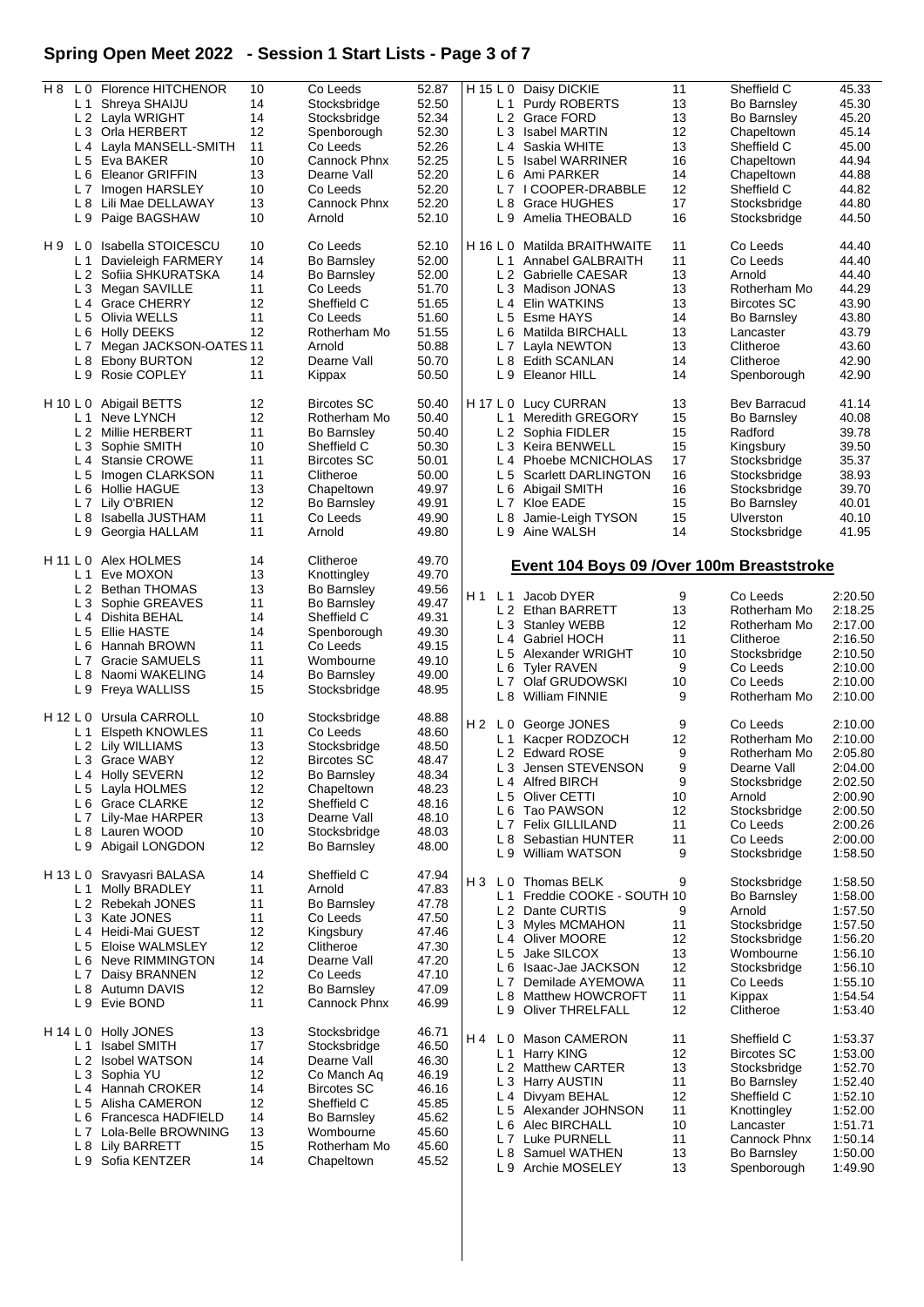# **Spring Open Meet 2022 - Session 1 Start Lists - Page 4 of 7**

| H <sub>5</sub> |                | L 0 Nicholas LEONE                       | 12 |                    |         |                |                |                                          |    |                    |         |
|----------------|----------------|------------------------------------------|----|--------------------|---------|----------------|----------------|------------------------------------------|----|--------------------|---------|
|                |                |                                          |    | Rotherham Mo       | 1:49.84 |                |                |                                          |    |                    |         |
|                | L 1            | <b>Zulfigar WILLINGTON</b>               | 15 | Stocksbridge       | 1:48.06 | H4             |                | L 0 Purdy ROBERTS                        | 13 | <b>Bo Barnsley</b> | 1:19.79 |
|                |                | L 2 Dimosthenis MAGOULAS                 | 11 | <b>Bo Barnsley</b> | 1:48.00 |                | L 1            | Matilda MCKINNIE                         | 16 | Stocksbridge       | 1:18.93 |
|                | L <sub>3</sub> | Harry DENWOOD                            | 12 | Rotherham Mo       | 1:47.04 |                | L <sub>2</sub> | Sophia FIDLER                            | 15 | Radford            | 1:14.21 |
|                | L <sub>4</sub> | Thomas PICKERING                         | 12 | Chapeltown         | 1:46.74 |                | L <sub>3</sub> | Kloe EADE                                | 15 | <b>Bo Barnsley</b> | 1:13.00 |
|                |                | L 5 Ryley PURVIS                         | 14 | Stocksbridge       | 1:46.50 |                | L 4            | Lily SMITH                               | 17 | Ulverston          | 1:10.20 |
|                |                |                                          |    |                    |         |                |                |                                          |    |                    |         |
|                | L 6            | <b>Charlie DRIVER</b>                    | 13 | Stocksbridge       | 1:46.50 |                | L 5            | <b>Holly THOMAS</b>                      | 17 | Sheffield C        | 1:12.86 |
|                | L <sub>7</sub> | Matthew JOHNSON                          | 13 | Knottingley        | 1:46.50 |                | L 6            | Libby HILL                               | 16 | Chapeltown         | 1:13.92 |
|                | L 8            | <b>Finlay MCINTOSH</b>                   | 11 | Spenborough        | 1:45.70 |                | L7             | <b>Jessica GARBUTT</b>                   | 14 | Rotherham Mo       | 1:17.10 |
|                | L 9            | Ryan MILNER                              | 12 | Co Leeds           | 1:45.00 |                | L <sub>8</sub> | Esme HAYS                                | 14 | <b>Bo Barnsley</b> | 1:19.78 |
|                |                |                                          |    |                    |         |                | L9             | Ella BEESON                              | 14 | Cannock Phnx       | 1:22.56 |
| H 6            | L 0            | Thomas SMITH                             | 14 | Kippax             | 1:44.90 |                |                |                                          |    |                    |         |
|                | L <sub>1</sub> | Samuel POTTER                            | 12 | <b>Bircotes SC</b> | 1:44.40 |                |                |                                          |    |                    |         |
|                |                |                                          |    |                    |         |                |                | Event 106 Boys 09 Yrs/Over 50m Butterfly |    |                    |         |
|                |                | L 2 Alexander MATZE                      | 9  | <b>Bo Barnsley</b> | 1:44.20 |                |                |                                          |    |                    |         |
|                | L <sub>3</sub> | <b>Matthew BELK</b>                      | 11 | Stocksbridge       | 1:41.99 | H1             |                | L 3 Riley BURTON                         | 10 | Dearne Vall        | 1:15.00 |
|                |                | L 4 AHMET YESIL                          | 9  | Arnold             | 1:41.00 |                |                | L 4 Myles MCMAHON                        | 11 | Stocksbridge       | 1:13.44 |
|                | L <sub>5</sub> | Mahrey CAINE                             | 13 | Arnold             | 1:40.70 |                | L <sub>5</sub> |                                          | 9  | Co Leeds           | 1:10.70 |
|                | L 6            | Oliver KEENS                             | 12 | Rotherham Mo       | 1:40.00 |                |                | George JONES                             |    |                    |         |
|                | L <sub>7</sub> | Thomas HILL                              | 12 | Spenborough        | 1:39.65 |                |                |                                          |    |                    |         |
|                | L8             | Joshua NORTCLIFFE                        | 15 | <b>Bo Barnsley</b> | 1:38.80 | H <sub>2</sub> | L <sub>1</sub> | Tao PAWSON                               | 12 | Stocksbridge       | 1:08.50 |
|                | L9             | <b>Finlay CORKER</b>                     | 14 | Stocksbridge       | 1:37.07 |                |                | L 2 Ethan MEWSE                          | 11 | Co Leeds           | 1:03.60 |
|                |                |                                          |    |                    |         |                | L 3            | Hayden JONES                             | 9  | Cannock Phnx       | 1:02.94 |
|                |                |                                          |    |                    |         |                |                | L 4 George THORNHILL                     | 10 | Stocksbridge       | 1:01.60 |
| $H7$ LO        |                | <b>Benjamin BUSH</b>                     | 15 | Spenborough        | 1:36.52 |                | L <sub>5</sub> | <b>Tyler RAVEN</b>                       | 9  | Co Leeds           | 1:00.00 |
|                | L 1            | Samuel JODDRELL                          | 13 | Arnold             | 1:35.90 |                | L 6            | Jacob HARNESS                            | 12 | <b>Bircotes SC</b> | 59.32   |
|                |                | L 2 George HILL                          | 13 | Sheffield C        | 1:35.54 |                | L7             | Oscar HUSSEY                             | 10 | Co Leeds           | 59.17   |
|                | L <sub>3</sub> | Adam MOORE                               | 14 | Chapeltown         | 1:33.03 |                |                |                                          |    |                    |         |
|                | L 4            | Harvey STEVENSON                         | 14 | Dearne Vall        | 1:32.00 |                | L 8            | Freddie COOKE - SOUTH 10                 |    | Bo Barnsley        | 59.00   |
|                | L <sub>5</sub> | Rowan BLUNKETT                           | 14 | Stocksbridge       | 1:31.80 |                |                |                                          |    |                    |         |
|                |                | L 6 Jacob BROOMFIELD                     | 16 | Chapeltown         | 1:29.89 | H <sub>3</sub> | L 0            | <b>Henley WALKER</b>                     | 12 | Stocksbridge       | 57.62   |
|                |                |                                          |    |                    |         |                | L 1            | Harry FINAZZO                            | 11 | Cannock Phnx       | 56.91   |
|                | L <sub>7</sub> | Archie KING                              | 15 | <b>Bircotes SC</b> | 1:27.80 |                | L 2            | Jensen STEVENSON                         | 9  | Dearne Vall        | 56.20   |
|                | L 8            | George PLUMRIDGE                         | 14 | Bev Barracud       | 1:27.40 |                | L <sub>3</sub> | Xavier BURFIELD                          | 10 | Dearne Vall        | 55.40   |
|                | L 9            | <b>Christopher BARNETT</b>               | 14 | Stocksbridge       | 1:25.56 |                | L4             | Jacob MELLORS                            | 9  | Kingsbury          | 55.20   |
|                |                |                                          |    |                    |         |                |                |                                          |    |                    |         |
| H 8            | L 0            | Nathan MARTIN                            | 15 | Chapeltown         | 1:22.68 |                | L <sub>5</sub> | Joshua GUY                               | 11 | <b>Bo Barnsley</b> | 55.00   |
|                | L <sub>1</sub> | Jared ALMOND                             | 15 | <b>Bo Barnsley</b> | 1:21.67 |                | L 6            | <b>Oliver BARKER</b>                     | 9  | Co Leeds           | 55.00   |
|                | L <sub>2</sub> | <b>Bradley WILSON</b>                    | 16 | Chapeltown         | 1:19.80 |                | L7             | Dalton ELLWOOD                           | 11 | Co Leeds           | 54.40   |
|                |                |                                          |    |                    |         |                | L 8            | Oliver CETTI                             | 10 | Arnold             | 54.10   |
|                | L3             | Joseph MARKHAM                           | 25 | Sheffield C        | 1:15.80 |                |                | L 9 William FINNIE                       | 9  | Rotherham Mo       | 53.88   |
|                | L4             | <b>Finley MCNICHOLAS</b>                 | 15 | Stocksbridge       | 1:12.06 |                |                |                                          |    |                    |         |
|                | L <sub>5</sub> | George UPTON                             | 14 | Kingsbury          | 1:14.26 | H 4            | L 0            | <b>Edward ROSE</b>                       | 9  | Rotherham Mo       | 53.00   |
|                | L 6            | <b>Connor ROBINSON</b>                   | 19 | Chapeltown         | 1:16.09 |                | L <sub>1</sub> | <b>Tait SHILLINGFORD</b>                 | 10 | Wombourne          | 51.70   |
|                | L7             | <b>Harrison DEEKS</b>                    | 15 | Rotherham Mo       | 1:21.65 |                |                |                                          |    |                    |         |
|                | L 8            | Benjamin WALKER                          | 14 | Stocksbridge       | 1:21.72 |                | L <sub>2</sub> | Ethan BARRETT                            | 13 | Rotherham Mo       | 51.40   |
|                | L 9            | Noah KEETLEY                             | 16 | Arnold             | 1:25.00 |                | L <sub>3</sub> | William BROADHURST                       | 10 | Cannock Phnx       | 50.82   |
|                |                |                                          |    |                    |         |                | L4             | Jethro CONTEH                            | 9  | Arnold             | 50.60   |
|                |                |                                          |    |                    |         |                |                |                                          |    |                    |         |
|                |                |                                          |    |                    |         |                | L 5            | AHMET YESIL                              | 9  | Arnold             | 50.50   |
|                |                |                                          |    |                    |         |                | L 6            | Alexander JOHNSON                        | 11 |                    | 50.40   |
|                |                |                                          |    |                    |         |                |                |                                          |    | Knottingley        |         |
|                |                |                                          |    |                    |         |                | L <sub>7</sub> | Archie HILL                              | 12 | Chapeltown         | 50.39   |
|                |                |                                          |    |                    |         |                | L 8            | Isaac HEATH                              | 11 | Cannock Phnx       | 49.10   |
|                |                |                                          |    |                    |         |                | L 9            | Oliver HILL                              | 12 | Chapeltown         | 48.82   |
|                |                |                                          |    |                    |         |                |                |                                          |    |                    |         |
|                |                | Event 105 Girls 09 / Over 100m Butterfly |    |                    |         | H 5            |                | L 0 Jack SMITH                           | 11 | Kingsbury          | 48.53   |
|                |                |                                          |    |                    |         |                | L 1            | <b>Austin DIXON</b>                      | 11 | Clitheroe          | 48.30   |
| H 1            |                | L 0 Olivia WELLS                         | 11 | Co Leeds           | 2:00.00 |                |                | L 2 Matthew HOWCROFT                     | 11 | Kippax             | 48.24   |
|                | L 1            | <b>Isobel KEENS</b>                      | 10 | Rotherham Mo       | 1:58.47 |                | L <sub>3</sub> | Leo Ll                                   | 9  | Co Leeds           | 47.70   |
|                |                | L 2 Alana SAMPSON                        | 10 | Spenborough        | 1:55.90 |                | L4             | <b>Ryley PURVIS</b>                      | 14 | Stocksbridge       | 47.59   |
|                | L <sub>3</sub> | Abigail LONGDON                          | 12 | Bo Barnsley        | 1:55.00 |                | L <sub>5</sub> | <b>Mason CAMERON</b>                     | 11 | Sheffield C        | 47.38   |
|                | L <sub>4</sub> |                                          |    | Co Leeds           |         |                |                |                                          |    |                    |         |
|                |                | Isabella JUSTHAM                         | 11 |                    | 1:48.40 |                | L 6            | Alexander MATZE                          | 9  | <b>Bo Barnsley</b> | 46.90   |
|                | L <sub>5</sub> | Elisah GOWARD                            | 12 | Spenborough        | 1:46.69 |                | L 7            | Ashton WOOLLER                           | 14 | <b>Bo Barnsley</b> | 45.50   |
|                | L 6            | Alex TIGGARDINE                          | 13 | <b>Bo Barnsley</b> | 1:46.30 |                | L 8            | Demilade AYEMOWA                         | 11 | Co Leeds           | 45.10   |
|                | L <sub>7</sub> | Ursula CARROLL                           | 10 | Stocksbridge       | 1:45.50 |                | L 9            | Adam GILL                                | 12 | <b>Bo Barnsley</b> | 44.70   |
|                | L 8            | <b>Stansie CROWE</b>                     | 11 | <b>Bircotes SC</b> | 1:45.20 |                |                |                                          |    |                    |         |
|                |                |                                          |    |                    |         | H 6            | L 0            | <b>Benjamin MORRIS</b>                   | 12 | Co Leeds           | 44.40   |
| $H2$ LO        |                | Lucy WAINWRIGHT                          | 11 | Co Leeds           | 1:45.00 |                | L <sub>1</sub> | Alec BIRCHALL                            | 10 | Lancaster          | 44.12   |
|                |                | L 1 Tate FOX                             | 10 | <b>Bircotes SC</b> | 1:44.70 |                |                | L 2 William UPTON                        | 12 | Kingsbury          | 43.66   |
|                | L <sub>2</sub> |                                          |    |                    |         |                |                |                                          |    |                    |         |
|                |                | Alisha CAMERON                           | 12 | Sheffield C        | 1:44.50 |                | L <sub>3</sub> | <b>Charlie DRIVER</b>                    | 13 | Stocksbridge       | 43.50   |
|                |                | L 3 Neve LYNCH                           | 12 | Rotherham Mo       | 1:42.00 |                |                | L 4 Curtis MEWSE                         | 13 | Kippax             | 43.20   |
|                | L4             | Eloise WALMSLEY                          | 12 | Clitheroe          | 1:41.00 |                | L 5            | Samuel POTTER                            | 12 | <b>Bircotes SC</b> | 42.90   |
|                | L <sub>5</sub> | Layla WRIGHT                             | 14 | Stocksbridge       | 1:40.20 |                | L 6            | Joshua NORTCLIFFE                        | 15 | <b>Bo Barnsley</b> | 42.47   |
|                | L6             | Megan JACKSON-OATES 11                   |    | Arnold             | 1:39.74 |                | L <sub>7</sub> | Gabriel HOCH                             | 11 | Clitheroe          | 42.10   |
|                | L7             | Abigail BETTS                            | 12 | <b>Bircotes SC</b> | 1:39.60 |                | L 8            | Harry DENWOOD                            | 12 | Rotherham Mo       | 41.29   |
|                | L8             | Grace WABY                               | 12 | <b>Bircotes SC</b> | 1:35.00 |                | L 9            | Oliver KEENS                             | 12 | Rotherham Mo       | 41.20   |
|                | L <sub>9</sub> | Hannah BURNS                             | 13 | Spenborough        | 1:34.20 |                |                |                                          |    |                    |         |
|                |                |                                          |    |                    |         | H 7            | L0             |                                          | 14 | Stocksbridge       | 40.50   |
|                | L 0            |                                          |    |                    |         |                |                | <b>Finlay CORKER</b>                     |    |                    |         |
| H <sub>3</sub> |                | <b>Grace CHERRY</b>                      | 12 | Sheffield C        | 1:33.86 |                | L 1            | Mahrey CAINE                             | 13 | Arnold             | 40.30   |
|                | L <sub>1</sub> | Sophia YU                                | 12 | Co Manch Aq        | 1:33.32 |                | L 2            | James MACIVER                            | 13 | Stocksbridge       | 40.00   |
|                | L <sub>2</sub> | Olivia SWEETING                          | 14 | Bo Barnsley        | 1:31.47 |                | L <sub>3</sub> | Thomas HALLAM                            | 14 | Arnold             | 39.50   |
|                |                | L 3 Tori EDGE                            | 13 | Kingsbury          | 1:29.50 |                |                | L 4 Thomas HILL                          | 12 | Spenborough        | 39.39   |
|                | L4             | Ella WHEATER-LOWE                        | 11 | Arnold             | 1:28.34 |                | L <sub>5</sub> | Jake ROBERTS                             | 15 | Bo Barnsley        | 39.25   |
|                | L <sub>5</sub> | Francesca HADFIELD                       | 14 | <b>Bo Barnsley</b> | 1:26.56 |                | L 6            | Ben BEDFORD                              | 13 | Clitheroe          | 39.20   |
|                | L <sub>6</sub> | Eve MOXON                                | 13 | Knottingley        | 1:26.40 |                | L 7            | <b>Thomas SMITH</b>                      | 14 | Kippax             | 39.20   |
|                | L <sub>7</sub> | Neve RIMMINGTON                          | 14 | Dearne Vall        | 1:24.00 |                | L <sub>8</sub> | <b>Ethan HAMPSHIRE</b>                   | 15 | Rotherham Mo       | 39.11   |
|                | L 8            | Lucy CASSON                              | 14 | Sheffield C        | 1:23.57 |                |                | L 9 George HILL                          | 13 | Sheffield C        | 38.94   |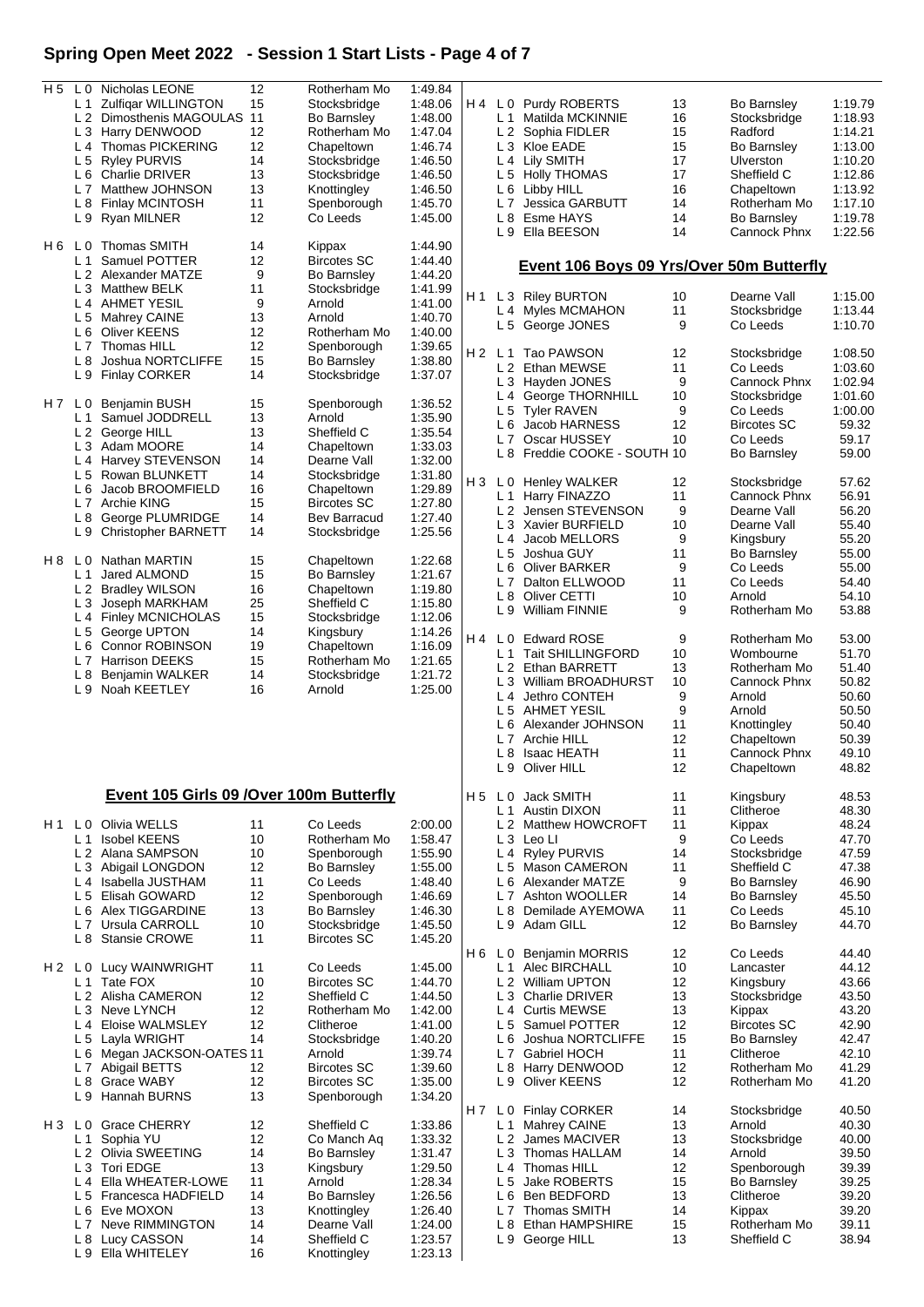## **Spring Open Meet 2022 - Session 1 Start Lists - Page 5 of 7**

| H 8      | L 0            | Alex OLCHOWIK                             | 12       | Co Leeds                     | 38.90          |       |                |                         |    |                    |       |
|----------|----------------|-------------------------------------------|----------|------------------------------|----------------|-------|----------------|-------------------------|----|--------------------|-------|
|          | L 1            | Harvey STEVENSON                          | 14       | Dearne Vall                  | 38.40          | H 5   |                | L 0 Amelia FINNIE       | 11 | Rotherham Mo       | 44.09 |
|          |                | L 2 Rowan BLUNKETT                        | 14       | Stocksbridge                 | 37.86          |       | L <sub>1</sub> | Lillay BOWER            | 11 | Stocksbridge       | 43.63 |
|          |                | L 3 Sam REDMOND                           | 13       | Kippax                       | 37.80          |       |                | L 2 Florence HITCHENOR  | 10 | Co Leeds           | 43.50 |
|          |                | L 4 Callum MURPHY                         | 13       | Arnold                       | 37.20          |       | L <sub>3</sub> | Davieleigh FARMERY      | 14 | <b>Bo Barnsley</b> | 43.00 |
|          |                | L 5 Noah KEETLEY                          | 16       | Arnold                       | 36.10          |       |                | L 4 Sophie GREAVES      | 11 | <b>Bo Barnsley</b> | 43.00 |
|          |                | L 6 Declan GODDARD                        | 18       | Dearne Vall                  | 35.80          |       | L <sub>5</sub> | Ella JOHNSON            | 9  | Chapeltown         | 42.92 |
|          |                |                                           |          |                              |                |       |                |                         |    |                    |       |
|          |                | L 7 Koby ORD                              | 13       | Rotherham Mo                 | 35.52          |       | L 6            | Imogen HARSLEY          | 10 | Co Leeds           | 42.80 |
|          | L 8            | Magnus NOBLE                              | 14       | <b>Bircotes SC</b>           | 35.22          |       | L <sub>7</sub> | Freya WALLISS           | 15 | Stocksbridge       | 42.78 |
|          |                | L 9 William JOHNSON                       | 17       | Knottingley                  | 34.92          |       |                | L 8 Bethany MONKHOUSE   | 13 | Stocksbridge       | 42.59 |
|          |                |                                           |          |                              |                |       |                | L 9 Megan SAVILLE       | 11 | Co Leeds           | 42.50 |
| H 9      | L 0            | <b>Christopher BARNETT</b>                | 14       | Stocksbridge                 | 34.90          |       |                |                         |    |                    |       |
|          | L 1            | Benjamin WALKER                           | 14       | Stocksbridge                 | 34.10          | H6 LO |                | <b>Isobel KEENS</b>     | 10 | Rotherham Mo       | 42.20 |
|          |                | L 2 William PEGG                          | 16       | Kingsbury                    | 33.78          |       | L1             | Neve GAFFNEY            | 13 | Dearne Vall        | 42.20 |
|          |                | L 3 Lewis WHITE                           | 15       | Sheffield C                  | 33.38          |       |                | L 2 Isla DIMITRI        | 11 | Rotherham Mo       | 42.10 |
|          |                | L 4 Luke HASTE                            | 17       | Spenborough                  | 33.20          |       | L <sub>3</sub> | Jessie CALITZ           | 11 | Clitheroe          | 42.10 |
|          |                |                                           |          |                              |                |       |                |                         |    |                    |       |
|          |                | L 5 Alfie BROOKES                         | 15       | Kingsbury                    | 32.82          |       |                | L 4 Isabelle TYSON      | 9  | Ulverston          | 42.00 |
|          | L 6            | Nathan MARTIN                             | 15       | Chapeltown                   | 32.66          |       | L <sub>5</sub> | Amy COWLISHAW           | 13 | Stocksbridge       | 41.80 |
|          |                | L 7 Jacob BROOMFIELD                      | 16       | Chapeltown                   | 32.47          |       |                | L 6 Ebony BURTON        | 12 | Dearne Vall        | 41.60 |
|          | L <sub>8</sub> | George PLUMRIDGE                          | 14       | <b>Bev Barracud</b>          | 32.00          |       | L <sub>7</sub> | Esme BEEVERS            | 10 | Rotherham Mo       | 41.43 |
|          |                | L 9 Sam GUETTAT                           | 16       | <b>Bo Barnsley</b>           | 31.68          |       |                | L 8 Raya PRODANOVA      | 12 | Co Leeds           | 41.43 |
|          |                |                                           |          |                              |                |       |                | L 9 Caitlin SYSON       | 11 | Clitheroe          | 41.30 |
| H 10 L 0 |                | <b>Benjamin BUSH</b>                      | 15       | Spenborough                  | 30.70          |       |                |                         |    |                    |       |
|          | L <sub>1</sub> | Jack DENWOOD                              | 15       | Rotherham Mo                 | 30.46          | H 7   | L 0            | <b>Elizabeth NUTTER</b> | 9  | Co Leeds           | 41.20 |
|          |                | L 2 Joseph MARKHAM                        | 25       | Sheffield C                  | 30.30          |       | L <sub>1</sub> | Lily O'BRIEN            | 12 | <b>Bo Barnsley</b> | 41.15 |
|          |                |                                           |          |                              |                |       |                |                         |    |                    |       |
|          |                | L 3 Adam JONES                            | 16       | Ulverston                    | 29.20          |       |                | L 2 Hannah BROWN        | 11 | Co Leeds           | 41.10 |
|          | L 4            | <b>Oliver WINTER</b>                      | 16       | Stocksbridge                 | 28.05          |       |                | L 3 Alana SAMPSON       | 10 | Spenborough        | 40.85 |
|          | L <sub>5</sub> | <b>Finley MCNICHOLAS</b>                  | 15       | Stocksbridge                 | 28.98          |       |                | L 4 Dishita BEHAL       | 14 | Sheffield C        | 40.81 |
|          | L 6            | Oliver HINCHCLIFFE                        | 15       | Rotherham Mo                 | 29.88          |       | L 5            | Sravyasri BALASA        | 14 | Sheffield C        | 40.74 |
|          |                | L 7 Daniel CURRAN                         | 16       | <b>Bev Barracud</b>          | 30.34          |       |                | L 6 Rosie COPLEY        | 11 | Kippax             | 40.70 |
|          | L 8            | <b>Bradley WILSON</b>                     | 16       | Chapeltown                   | 30.60          |       |                | L 7 Florence NOBLE      | 11 | <b>Bircotes SC</b> | 40.10 |
|          | L 9            | Luke GILLIVER                             | 14       | Dearne Vall                  | 31.38          |       | L 8            | Isabella MORTON         | 10 | Rotherham Mo       | 40.10 |
|          |                |                                           |          |                              |                |       | L9             | Layla WRIGHT            | 14 | Stocksbridge       | 40.04 |
|          |                |                                           |          |                              |                |       |                |                         |    |                    |       |
|          |                |                                           |          |                              |                |       |                |                         |    |                    |       |
|          |                |                                           |          |                              |                | H 8   | L 0            | Saskia WHITE            | 13 | Sheffield C        | 40.00 |
|          |                |                                           |          |                              |                |       | L <sub>1</sub> | Molly BRADLEY           | 11 | Arnold             | 40.00 |
|          |                |                                           |          |                              |                |       |                | L 2 Gracie SAMUELS      | 11 | Wombourne          | 40.00 |
|          |                |                                           |          |                              |                |       |                | L 3 Sofiia SHKURATSKA   | 14 | <b>Bo Barnsley</b> | 39.90 |
|          |                |                                           |          |                              |                |       |                | L 4 Rebekah JONES       | 11 | <b>Bo Barnsley</b> | 39.71 |
|          |                |                                           |          |                              |                |       |                | L 5 Violet LAMBE        | 11 | Kippax             | 39.60 |
|          |                | Event 107 Girls 09 Yrs/Over 50m Freestyle |          |                              |                |       | L 6            | Eva BAKER               | 10 | Cannock Phnx       | 39.56 |
|          |                |                                           |          |                              |                |       |                |                         |    |                    |       |
|          |                |                                           |          |                              |                |       |                |                         |    |                    |       |
|          |                |                                           |          |                              |                |       | L 7            | Lily WILLIAMS           | 13 | Stocksbridge       | 39.50 |
| H 1      |                | L 2 Violet MERRYWEST                      | 9        | Stocksbridge                 | 1:02.16        |       |                | L 8 Beaux DELLAWAY      | 9  | Cannock Phnx       | 39.50 |
|          |                | L 3 Dulcie ROBERTS                        | 9        | Co Leeds                     | 1:00.00        |       | L9             | Dora NICOARA            | 11 | Wombourne          | 39.50 |
|          |                | L 4 Sienna ALKASH                         | 10       | Stocksbridge                 | 57.46          |       |                |                         |    |                    |       |
|          |                | L 5 Willow PASSEY                         | 9        | Kingsbury                    | 56.80          | H 9   | L 0            |                         | 11 |                    |       |
|          | L 6            | Mya PAL                                   | 9        | Rotherham Mo                 | 56.23          |       |                | Kate JONES              |    | Co Leeds           | 39.46 |
|          |                | L 7 Ruby SHAW                             | 9        | Stocksbridge                 | 55.58          |       |                | L 1 Stansie CROWE       | 11 | <b>Bircotes SC</b> | 39.43 |
|          |                |                                           |          |                              |                |       |                | L 2 Lily-Mae HARPER     | 13 | Dearne Vall        | 39.40 |
|          |                |                                           |          |                              |                |       |                | L 3 Abigail LONGDON     | 12 | <b>Bo Barnsley</b> | 39.05 |
| H 2      |                | L 0 Amelia BEAUMONT                       | 10       | Rotherham Mo                 | 55.20          |       |                | L 4 Maggie ARTHUR       | 10 | Rotherham Mo       | 39.00 |
|          | L 1            | <b>Isabelle READ</b>                      | 9        | Co Leeds                     | 55.20          |       |                | L 5 Holly DEEKS         | 12 | Rotherham Mo       | 38.92 |
|          |                | L 2 Alice WAINWRIGHT                      | 9        | Co Leeds                     | 55.00          |       |                | L 6 Lola MORTON         | 11 | Clitheroe          | 38.90 |
|          |                | L 3 Addison CROPPER                       | 9        | Co Leeds                     | 54.60          |       |                | L 7 Evie-Rose TOPPING   | 11 | Co Leeds           | 38.90 |
|          |                | L 4 Francesca OLDALE                      | 9        | Rotherham Mo                 | 54.16          |       |                |                         |    |                    |       |
|          |                | L 5 Olivia HEAFIELD                       | 10       | Rotherham Mo                 | 54.16          |       |                | L 8 Mia IBBESON         | 11 | <b>Bo Barnsley</b> | 38.66 |
|          | L 6            |                                           |          |                              |                |       | L 9            | Sophie SMITH            | 10 | Sheffield C        | 38.61 |
|          |                | Imogen HUGHES                             | 12       | Stocksbridge                 | 53.80          |       |                |                         |    |                    |       |
|          | L 7            | <b>Betsy KIRKLEY</b>                      | 9        | Co Leeds                     | 53.30          |       |                | H 10 L 0 Tate FOX       | 10 | <b>Bircotes SC</b> | 38.60 |
|          |                | L 8 Ava TRAVIS-JONES                      | 9        | Co Leeds                     | 52.80          |       | L 1            | Sophie HARRISON         | 12 | Wombourne          | 38.60 |
|          |                | L 9 Layla HANSON                          | 12       | Co Leeds                     | 50.00          |       |                | L 2 Ellie ASHTON        | 12 | Chapeltown         | 38.50 |
|          |                |                                           |          |                              |                |       |                | L 3 Layla MANSELL-SMITH | 11 | Co Leeds           | 38.31 |
|          |                | H 3 L 0 Annabel HILTON                    | 9        | Co Leeds                     | 50.00          |       | L4             | Paige BAGSHAW           | 10 | Arnold             | 38.30 |
|          | L <sub>1</sub> | Lola HAWORTH-BLOMFELD10                   |          |                              |                |       |                |                         | 10 |                    |       |
|          |                | Stocksbridge                              | 49.94    |                              |                |       |                | L 5 Ursula CARROLL      |    | Stocksbridge       | 38.15 |
|          |                | L <sub>2</sub> Ella GROSVENOR             | 10       | Co Leeds                     | 49.70          |       |                | L 6 Holly SEVERN        | 12 | <b>Bo Barnsley</b> | 38.07 |
|          |                |                                           |          |                              |                |       |                | L 7 Lynne DAWSON        | 54 | Chapeltown         | 38.00 |
|          |                | L 3 Grace DIXON-JONES                     | 10       | Cannock Phnx                 | 49.16          |       |                | L 8 Freya DENT          | 10 | Spenborough        | 37.97 |
|          |                | L 4 Laila GODLINGTON                      | 11       | Rotherham Mo                 | 48.45          |       |                | L 9 Layla HOLMES        | 12 | Chapeltown         | 37.85 |
|          |                | L 5 Olivia THORPE                         | 10       | Rotherham Mo                 | 48.04          |       |                |                         |    |                    |       |
|          |                | L 6 Isabelle KIMPTON                      | 11       | <b>Bo Barnsley</b>           | 47.62          |       |                | H 11 L 0 Lucy GRAYSTON  | 11 | Clitheroe          | 37.80 |
|          |                | L 7 Orla HERBERT                          | 12       | Spenborough                  | 47.60          |       |                | L 1 Imogen CLARKSON     | 11 | Clitheroe          | 37.80 |
|          |                | L 8 Layla MCHALE                          | 10       | Co Leeds                     | 46.86          |       |                | L 2 Olivia BYRNE        | 9  | Bo Barnsley        | 37.76 |
|          | L9             | Mary-Ada HUDSON-BOLD11                    |          | Co Leeds                     | 46.80          |       |                |                         | 11 |                    |       |
|          |                |                                           |          |                              |                |       |                | L 3 Elspeth KNOWLES     |    | Co Leeds           | 37.74 |
| H 4      | L 0            | Eve WABY                                  | 11       | <b>Bircotes SC</b>           |                |       |                | L 4 Olivia SWEETING     | 14 | Bo Barnsley        | 37.64 |
|          |                |                                           |          |                              | 46.50          |       |                | L 5 Ellie HASTE         | 14 | Spenborough        | 37.60 |
|          | L 1            | Orla JEANS                                | 9        | Chapeltown                   | 45.82          |       | L 6            | Millie HERBERT          | 11 | <b>Bo Barnsley</b> | 37.44 |
|          |                | L 2 Heather WYLIE                         | 9        | Wombourne                    | 45.70          |       |                | L 7 Martha REDMOND      | 15 | Kippax             | 37.43 |
|          |                | L 3 Scarlett WALLISS                      | 12       | Stocksbridge                 | 45.50          |       | L 8            | Alice DOHERTY           | 12 | Rotherham Mo       | 37.40 |
|          |                | L 4 Eleanor GRIFFIN                       | 13       | Dearne Vall                  | 45.30          |       |                | L 9 Hollie HAGUE        | 13 |                    | 37.36 |
|          |                | L 5 Alice O'KEEFE                         | 12       | <b>Bo Barnsley</b>           | 45.00          |       |                |                         |    | Chapeltown         |       |
|          | L 6            |                                           | 10       | Co Leeds                     |                |       |                |                         |    |                    |       |
|          |                | Isabella STOICESCU                        |          |                              | 44.80          |       |                |                         |    |                    |       |
|          |                | L 7 Charlotte GOWARD                      | 10       | Spenborough                  | 44.70          |       |                |                         |    |                    |       |
|          | L8             | Elsie HILL<br>L 9 Emma DEEKS              | 10<br>10 | Stocksbridge<br>Rotherham Mo | 44.61<br>44.51 |       |                |                         |    |                    |       |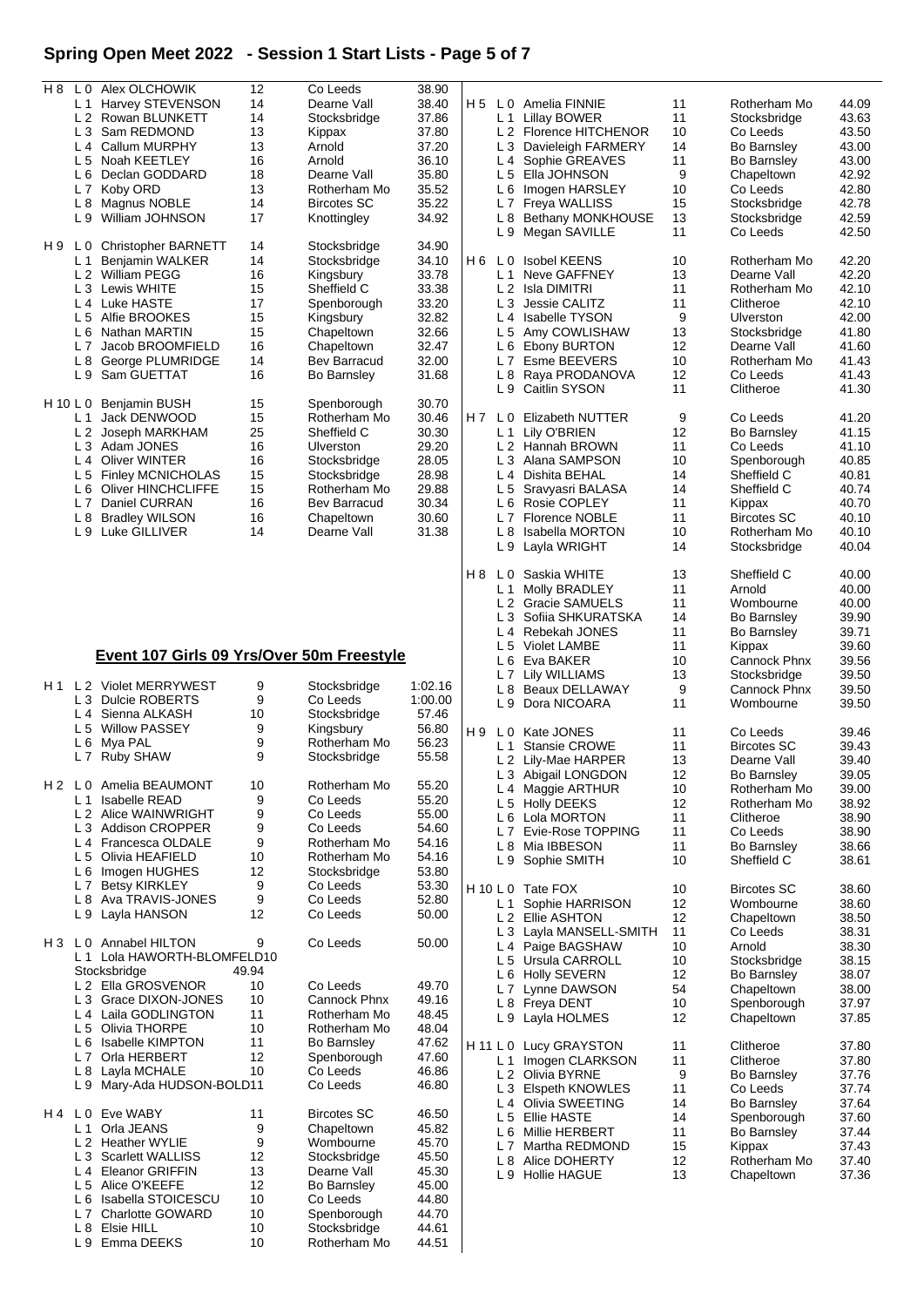## **Spring Open Meet 2022 - Session 1 Start Lists - Page 6 of 7**

|                | H 12 L 0 Shreya SHAIJU     | 14     | Stocksbridge       | 37.31 |                | H 19 L 0       | Keira TIGGARDINE                          | 15 | Bo Barnsley         | 30.44   |
|----------------|----------------------------|--------|--------------------|-------|----------------|----------------|-------------------------------------------|----|---------------------|---------|
|                |                            |        |                    |       |                |                |                                           |    |                     |         |
|                | L 1 Tori EDGE              | 13     | Kingsbury          | 37.25 |                | L 1            | Kloe EADE                                 | 15 | <b>Bo Barnsley</b>  | 30.00   |
|                | L 2 Erin GIBB              | 11     | Stocksbridge       | 37.12 |                |                | L 2 Cecilia DE NARDO                      | 16 | Sheffield C         | 29.45   |
|                | L 3 Olivia MITCHELL        | 11     | Stocksbridge       | 37.00 |                |                | L 3 Sophia FIDLER                         | 15 | Radford             | 29.10   |
|                |                            | 16     |                    |       |                |                |                                           | 15 |                     |         |
| L4             | Amy GAFFNEY                |        | Dearne Vall        | 37.00 |                | L4             | Jamie-Leigh TYSON                         |    | Ulverston           | 28.70   |
| L <sub>5</sub> | Francesca HADFIELD         | 14     | <b>Bo Barnsley</b> | 36.99 |                | L 5            | Keira BENWELL                             | 15 | Kingsbury           | 29.06   |
| L <sub>6</sub> | Autumn DAVIS               | 12     | <b>Bo Barnsley</b> | 36.98 |                | L <sub>6</sub> | Phoebe MCNICHOLAS                         | 17 | Stocksbridge        | 29.30   |
|                | Isabella JUSTHAM           |        |                    |       |                |                |                                           |    |                     |         |
| L <sub>7</sub> |                            | 11     | Co Leeds           | 36.95 |                | L <sub>7</sub> | <b>Holly THOMAS</b>                       | 17 | Sheffield C         | 29.78   |
| L <sub>8</sub> | Lauren WOOD                | 10     | Stocksbridge       | 36.93 |                | L 8            | <b>Tegan HANDS</b>                        | 16 | Wombourne           | 30.24   |
|                | L 9 Cala WELSH             | 13     | Sheffield C        | 36.90 |                |                | L 9 Philippa THOMAS                       | 17 | Sheffield C         | 30.63   |
|                |                            |        |                    |       |                |                |                                           |    |                     |         |
|                |                            |        |                    |       |                |                |                                           |    |                     |         |
| H 13 L 0       | Kathryn FITTON             | 12     | Clitheroe          | 36.80 |                |                | Event 108 Boys 09 Yrs/Over 100m Freestyle |    |                     |         |
| L 1            | Neve LYNCH                 | 12     | Rotherham Mo       | 36.80 |                |                |                                           |    |                     |         |
|                | L 2 Georgia HALLAM         | 11     | Arnold             | 36.50 |                |                |                                           |    |                     |         |
|                |                            |        |                    |       | H 1            |                | L 3 Dante CURTIS                          | 9  | Arnold              | 2:01.60 |
| L <sub>3</sub> | Naomi WAKELING             | 14     | <b>Bo Barnsley</b> | 36.40 |                | L4             | <b>Ellis HARGREAVES</b>                   | 9  | Co Leeds            | 2:00.00 |
| L4             | Sally PEARSON              | 15     | Knottingley        | 36.40 |                |                |                                           |    |                     |         |
| L <sub>5</sub> | Abigail BETTS              | 12     | <b>Bircotes SC</b> | 36.40 |                |                | L 5 Charlie BRADLEY                       | 9  | Co Leeds            | 2:00.00 |
|                |                            |        |                    |       |                |                |                                           |    |                     |         |
| L 6            | Maisie FLETCHER            | 16     | Kippax             | 36.39 | H <sub>2</sub> | L 0            | Hayden JONES                              | 9  | Cannock Phnx        | 1:59.31 |
|                | L 7 Annabel GALBRAITH      | 11     | Co Leeds           | 36.30 |                |                |                                           |    |                     |         |
| L 8            | Lily FOREMAN               | 12     | Sheffield C        | 36.16 |                | L 1            | Alexander WRIGHT                          | 10 | Stocksbridge        | 1:55.50 |
|                |                            |        |                    |       |                |                | L 2 Matthew CARTER                        | 13 | Stocksbridge        | 1:52.80 |
|                | L 9 Lois DAWE              | 14     | Kingsbury          | 36.10 |                | L 3            | Kacper RODZOCH                            | 12 | Rotherham Mo        | 1:50.00 |
|                |                            |        |                    |       |                |                |                                           |    |                     |         |
|                | H 14 L 0 Ruby SEVERN       | 13     | <b>Bo Barnsley</b> | 36.09 |                |                | L 4 Isaac-Jae JACKSON                     | 12 | Stocksbridge        | 1:47.10 |
|                |                            |        |                    |       |                | L <sub>5</sub> | Ethan MEWSE                               | 11 | Co Leeds            | 1:45.69 |
| L <sub>1</sub> | <b>Grace CLARKE</b>        | 12     | Sheffield C        | 35.74 |                | L 6            | George JONES                              | 9  | Co Leeds            | 1:45.00 |
|                | L 2 Abigail SMITH          | 16     | Stocksbridge       | 35.70 |                |                |                                           |    |                     |         |
|                | L 3 Lili Mae DELLAWAY      | 13     | Cannock Phnx       | 35.70 |                | L 7            | <b>William FINNIE</b>                     | 9  | Rotherham Mo        | 1:44.70 |
|                |                            |        |                    |       |                | L 8            | Jacob HARNESS                             | 12 | <b>Bircotes SC</b>  | 1:43.70 |
|                | L 4 Daisy DICKIE           | 11     | Sheffield C        | 35.51 |                |                |                                           |    |                     |         |
|                | L 5 Eve MOXON              | 13     | Knottingley        | 35.35 |                |                |                                           |    |                     |         |
|                |                            | 10     | Clitheroe          | 35.20 | $H_3$          | L0             | George THORNHILL                          | 10 | Stocksbridge        | 1:43.68 |
|                | L 6 Eva TURNER             |        |                    |       |                |                | L 1 Harry FINAZZO                         | 11 | Cannock Phnx        | 1:41.37 |
| L <sub>7</sub> | <b>Neve RIMMINGTON</b>     | 14     | Dearne Vall        | 35.20 |                |                |                                           |    |                     |         |
| L <sub>8</sub> | Sofia KENTZER              | 14     | Chapeltown         | 35.09 |                |                | L 2 Matthew BELK                          | 11 | Stocksbridge        | 1:41.20 |
|                |                            |        |                    |       |                | L <sub>3</sub> | Olaf GRUDOWSKI                            | 10 | Co Leeds            | 1:40.00 |
|                | L 9 Lucy WIGHTMAN          | 15     | <b>Bo Barnsley</b> | 35.00 |                | L4             | Dalton ELLWOOD                            | 11 | Co Leeds            | 1:40.00 |
|                |                            |        |                    |       |                |                |                                           |    |                     |         |
| H 15 L 0       | Heidi-Mai GUEST            | 12     | Kingsbury          | 34.87 |                | L <sub>5</sub> | Matthew HILTON                            | 11 | Kippax              | 1:40.00 |
|                |                            |        |                    |       |                | L 6            | <b>Tyler RAVEN</b>                        | 9  | Co Leeds            | 1:40.00 |
| L <sub>1</sub> | Hannah CROKER              | 14     | <b>Bircotes SC</b> | 34.80 |                | L 7            | Oscar HUSSEY                              | 10 | Co Leeds            | 1:40.00 |
|                | L 2 Madison JONAS          | 13     | Rotherham Mo       | 34.74 |                |                |                                           |    |                     |         |
| L <sub>3</sub> | Evie BOND                  | 11     | Cannock Phnx       | 34.68 |                | L <sub>8</sub> | Jacob DYER                                | 9  | Co Leeds            | 1:40.00 |
|                |                            |        |                    |       |                | L 9            | Matthew GOODWIN                           | 13 | Chapeltown          | 1:39.80 |
|                | L4 Carys BEDFORD           | 14     | Clitheroe          | 34.60 |                |                |                                           |    |                     |         |
| L <sub>5</sub> | Alex TIGGARDINE            | 13     | <b>Bo Barnsley</b> | 34.47 |                |                |                                           |    |                     |         |
|                | L 6 Lola-Belle BROWNING    | 13     | Wombourne          | 34.40 | H 4            | L <sub>0</sub> | Leo Ll                                    | 9  | Co Leeds            | 1:38.08 |
|                |                            |        |                    |       |                | L 1            | <b>Stanley WEBB</b>                       | 12 | Rotherham Mo        | 1:36.90 |
| L7             | Elin WATKINS               | 13     | <b>Bircotes SC</b> | 34.27 |                | L <sub>2</sub> | Oliver MOORE                              | 12 | Stocksbridge        | 1:36.60 |
| L <sub>8</sub> | <b>Lucy CASSON</b>         | 14     | Sheffield C        | 34.26 |                |                |                                           |    |                     |         |
| L9             | <b>Isobel WATSON</b>       | 14     | Dearne Vall        | 34.20 |                | L <sub>3</sub> | Oliver CETTI                              | 10 | Arnold              | 1:36.00 |
|                |                            |        |                    |       |                | L4             | <b>AHMET YESIL</b>                        | 9  | Arnold              | 1:35.50 |
|                |                            |        |                    |       |                | L 5            | Ethan BARRETT                             | 13 | Rotherham Mo        | 1:35.39 |
|                | H 16 L 0 Isabel SMITH      | 17     | Stocksbridge       | 34.10 |                |                |                                           |    |                     |         |
| L <sub>1</sub> | Abigail ROWLAND            | 14     | <b>Bircotes SC</b> | 33.90 |                | L 6            | <b>Oliver BARKER</b>                      | 9  | Co Leeds            | 1:35.00 |
|                |                            |        |                    |       |                | L7             | Myles MCMAHON                             | 11 | Stocksbridge        | 1:34.50 |
| L <sub>2</sub> | <b>Bethan THOMAS</b>       | 13     | <b>Bo Barnsley</b> | 33.85 |                |                | L 8 Yihang LUO                            | 11 | <b>Bo Barnsley</b>  | 1:34.11 |
|                | L 3 Astrid CARROLL         | 13 S13 | Stocksbridge       | 33.84 |                |                |                                           |    |                     |         |
| L 4            | Hannah BURNS               | 13     | Spenborough        | 33.80 |                |                | L 9 Luke PURNELL                          | 11 | Cannock Phnx        | 1:33.64 |
|                |                            |        |                    |       |                |                |                                           |    |                     |         |
| L <sub>5</sub> | Eloise WALMSLEY            | 12     | Clitheroe          | 33.58 | H <sub>5</sub> |                | L 0 William BROADHURST                    | 10 | <b>Cannock Phnx</b> | 1:33.34 |
| L 6            | Isabel MARTIN              | 12     | Chapeltown         | 33.51 |                | L 1            |                                           | 12 | <b>Bircotes SC</b>  | 1:33.11 |
| L <sub>7</sub> | Gabrielle CAESAR           | 13     | Arnold             | 33.40 |                |                | <b>Harry KING</b>                         |    |                     |         |
| L <sub>8</sub> | Ella WHITELEY              | 16     | Knottingley        | 33.32 |                |                | L 2 Austin DIXON                          | 11 | Clitheroe           | 1:32.52 |
|                |                            |        |                    |       |                | L <sub>3</sub> | Samuel JODDRELL                           | 13 | Arnold              | 1:31.80 |
| L 9            | Meredith GREGORY           | 15     | <b>Bo Barnsley</b> | 33.32 |                | L 4            | <b>Tait SHILLINGFORD</b>                  | 10 | Wombourne           | 1:31.70 |
|                |                            |        |                    |       |                |                |                                           |    |                     |         |
| H 17 L 0       | Alex HOLMES                | 14     | Clitheroe          | 33.10 |                | L <sub>5</sub> | Jake SILCOX                               | 13 | Wombourne           | 1:31.70 |
|                |                            |        |                    |       |                | L 6            | Thomas BELK                               | 9  | Stocksbridge        | 1:30.50 |
| L 1            | Eleanor HILL               | 14     | Spenborough        | 33.10 |                | L7             | William WATSON                            | 9  | Stocksbridge        | 1:30.50 |
|                | L 2 Aine WALSH             | 14     | Stocksbridge       | 33.09 |                |                |                                           |    |                     |         |
|                | L 3 Esme HAYS              | 14     | Bo Barnsley        | 33.00 |                | L 8            | Alexander JOHNSON                         | 11 | Knottingley         | 1:30.45 |
|                |                            |        |                    |       |                | L9             | <b>Mason CAMERON</b>                      | 11 | Sheffield C         | 1:30.00 |
|                | L 4 Jessica GARBUTT        | 14     | Rotherham Mo       | 32.90 |                |                |                                           |    |                     |         |
| L <sub>5</sub> | <b>Lily BARRETT</b>        | 15     | Rotherham Mo       | 32.87 | $H_6$          |                | L 0 Xavier BURFIELD                       | 10 | Dearne Vall         | 1:30.00 |
|                | L 6 Grace FORD             | 13     | <b>Bo Barnsley</b> | 32.80 |                |                |                                           |    |                     |         |
|                |                            | 15     |                    |       |                | L 1            | Samuel WATHEN                             | 13 | <b>Bo Barnsley</b>  | 1:30.00 |
| L <sub>7</sub> | Amelia LONGDEN             |        | Dearne Vall        | 32.70 |                |                | L 2 Matthew HOWCROFT                      | 11 | Kippax              | 1:29.50 |
| L 8            | <b>Isabel WARRINER</b>     | 16     | Chapeltown         | 32.61 |                |                |                                           |    |                     | 1:29.42 |
| L 9            | Abigail FOSTER             | 18     | <b>Bircotes SC</b> | 32.55 |                | L <sub>3</sub> | Lucas WELLS                               | 11 | Co Leeds            |         |
|                |                            |        |                    |       |                |                | L 4 Harry AUSTIN                          | 11 | <b>Bo Barnsley</b>  | 1:29.30 |
|                |                            |        |                    |       |                | L 5            | <b>Edward ROSE</b>                        | 9  | Rotherham Mo        | 1:29.00 |
| H 18 L 0       | Edith SCANLAN              | 14     | Clitheroe          | 32.30 |                | L 6            | Jensen DAINTY                             | 10 | Cannock Phnx        | 1:28.88 |
| L 1            | Matilda BIRCHALL           | 13     | Lancaster          | 32.24 |                |                |                                           |    |                     |         |
| L <sub>2</sub> | Ella BEESON                | 14     | Cannock Phnx       | 32.03 |                | L7             | <b>Felix GILLILAND</b>                    | 11 | Co Leeds            | 1:28.51 |
|                |                            |        |                    |       |                | L 8            | Alexander MATZE                           | 9  | <b>Bo Barnsley</b>  | 1:28.45 |
|                | L 3 Purdy ROBERTS          | 13     | <b>Bo Barnsley</b> | 31.63 |                |                |                                           | 12 | Stocksbridge        | 1:28.20 |
| L 4            | Annabel CRAYSTON           | 16     | Ulverston          | 31.50 |                | L 9            | <b>Henley WALKER</b>                      |    |                     |         |
|                |                            |        |                    |       |                |                |                                           |    |                     |         |
| L <sub>5</sub> | Layla NEWTON               | 13     | Clitheroe          | 31.12 | H7             | L0             | Alec BIRCHALL                             | 10 | Lancaster           | 1:27.05 |
| L 6            | <b>Lucy CURRAN</b>         | 13     | Bev Barracud       | 31.12 |                |                |                                           |    |                     |         |
| L 7            | Emilie TODD                | 15     | <b>Bo Barnsley</b> | 31.03 |                | L 1            | Sebastian HUNTER                          | 11 | Co Leeds            | 1:26.91 |
| L 8            | Amelia THEOBALD            | 16     | Stocksbridge       | 31.00 |                |                | L 2 Benjamin MORRIS                       | 12 | Co Leeds            | 1:26.02 |
|                |                            |        |                    |       |                | LЗ             | Ashton WOOLLER                            | 14 | <b>Bo Barnsley</b>  | 1:25.88 |
| L 9            | <b>Scarlett DARLINGTON</b> | 16     | Stocksbridge       | 30.90 |                |                | L 4 Ryan MILNER                           | 12 | Co Leeds            | 1:25.00 |
|                |                            |        |                    |       |                |                |                                           |    |                     |         |
|                |                            |        |                    |       |                | L 5            | Alex OLCHOWIK                             | 12 | Co Leeds            | 1:25.00 |
|                |                            |        |                    |       |                | L 6            | Joshua GUY                                | 11 | <b>Bo Barnsley</b>  | 1:24.39 |
|                |                            |        |                    |       |                | L7             | Ben ALLEN                                 | 12 | Cannock Phnx        | 1:24.02 |
|                |                            |        |                    |       |                |                |                                           |    |                     |         |
|                |                            |        |                    |       |                |                | L 8 Samuel POTTER                         | 12 | <b>Bircotes SC</b>  | 1:23.00 |

L 9 Demilade AYEMOWA 11 Co Leeds 1:22.78